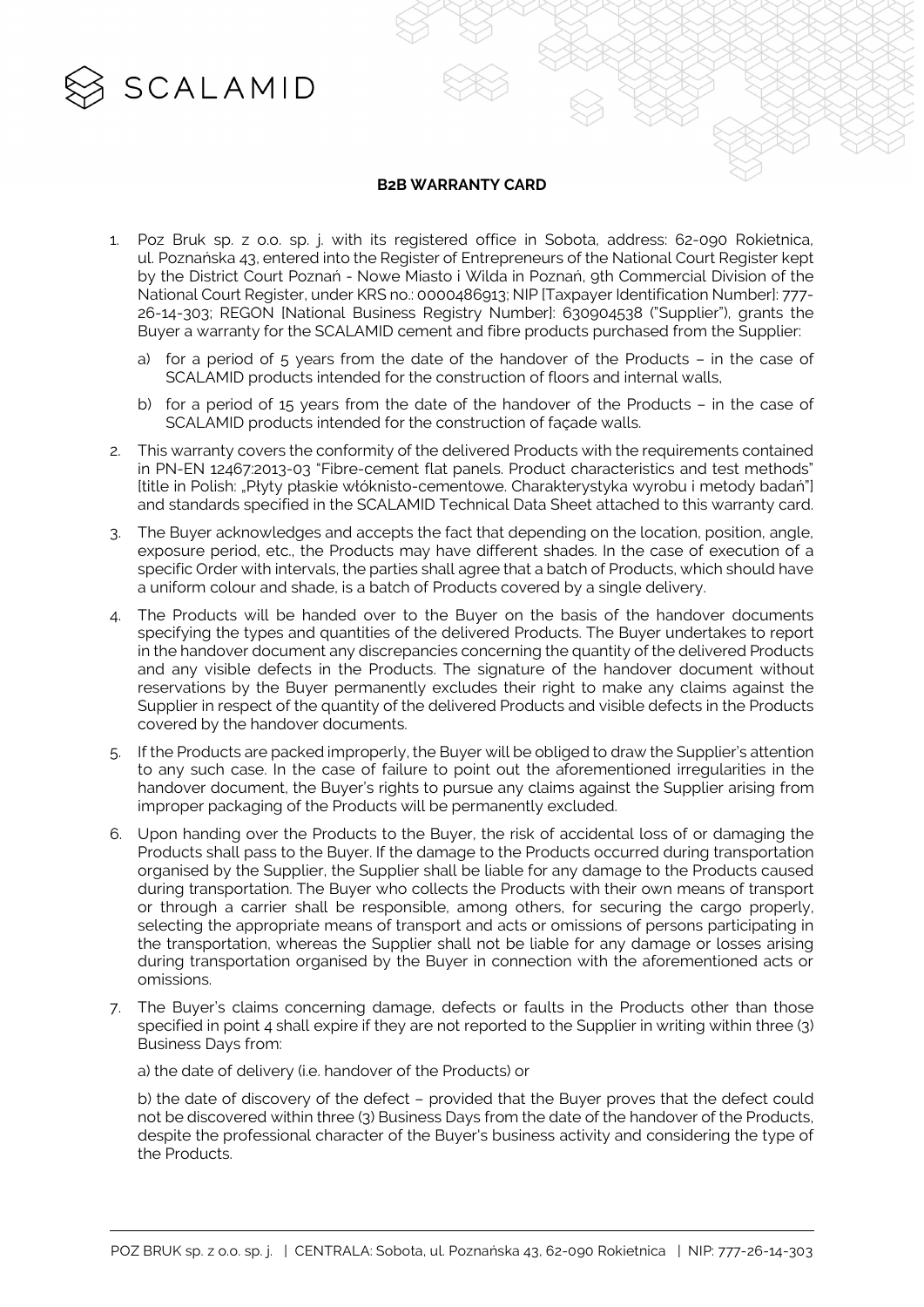

- 8. In the case of installation of the Products containing defects or faults that could have been identified by visual inspection prior to installation, the Buyer shall only have a right to demand replacement of the Products by new Products from the Supplier (without covering the costs of installation, disassembly, etc.). In such a case, the Supplier's liability shall be limited to the value of the Products.
- 9. Any complaints will be considered within 30 days. The condition for accepting a complaint for consideration is that the Buyer submit a complaint in writing or in electronic form, or by fax to the Supplier using the Supplier's complaint form.
- 10. The deadline for removing defects will be agreed between the Buyer and the Supplier taking into account the manufacturing process of the Supplier, in particular the time necessary to manufacture a given batch of the Products, but will not be longer than 60 days from the date on which the complaint is admitted unless there are circumstances beyond the Supplier's control which make it impossible to remove the defects within the above deadline.
- 11. If the Products have been resold by the Buyer to a consumer, the Parties undertake to cooperate with the utmost care in order to be able to respond to the consumer's complaint within fourteen (14) calendar days from its submission.
- 12. If a defect is discovered, the Buyer may not withdraw from the agreement or from the order, but shall be entitled only to have the Products replaced or repaired. The Supplier undertakes – at the Supplier's discretion – to choose between the replacement of the Products with Products free from defects or the removal of defects.
- 13. In the event that the Supplier admits the complaint and expresses the will to replace the defective Products with defect-free ones, the condition for the delivery of the defect-free Products may be the return of the defective Products by the Buyer (in the event of such a request by the Supplier). If the replacement or repair of the Products turns out to be impossible, obstructed or associated with high costs, the Supplier may reduce the price for the Products in a manner appropriate to the impact of the defect on the functionality of the Products.
- 14. The Supplier's liability under the warranty is excluded in any of the following cases:
	- a) Incorrect installation of the Products (e.g. incorrect installation of the panels to the wall or incorrect installation to the substructure), in particular in the case of used or made the improper substructure on which the Goods are installed (resulting in e.g. bending of the panels), including installation not in accordance with the the installation manual (conditions), resulting in the occurrence of a defect or fault, or
	- b) improper use of the Products or performing repair works or other interventions in the Products by the Buyer without the consent of the Supplier, improper storage of the Products by the Buyer (storage of the Products before installing them), improper transportation of the Products by the Buyer (or a person indicated by the Buyer), or
	- c) occurrence of defects in the top layer of the Products as a result of mechanical damage, or
	- d) mechanical damage to the Products, including spilling liquids (e.g. chemical) or other substances on the Products and not removing such impurities immediately after their occurrence (e.g. stains caused by water dripping from window sills, rust, dust, paint stains), painting the Products, or
	- e) usage of the Products in a manner inconsistent with their intended use or properties, in particular when the Products are subjected to an improper type or size of loads, or
	- f) failure to report the defects, which can be discovered by visual inspection, in writing at the time of receipt in the handover document, in particular defects related to the dimensions of the Products (e.g. differences in the dimensions of individual Products), its colours (shades), uneven sandblasting or efflorescences, etc., or
	- g) installation of the Products containing defects or faults (or inconsistent with the order), which can be discovered by visual inspection, in particular defects related to the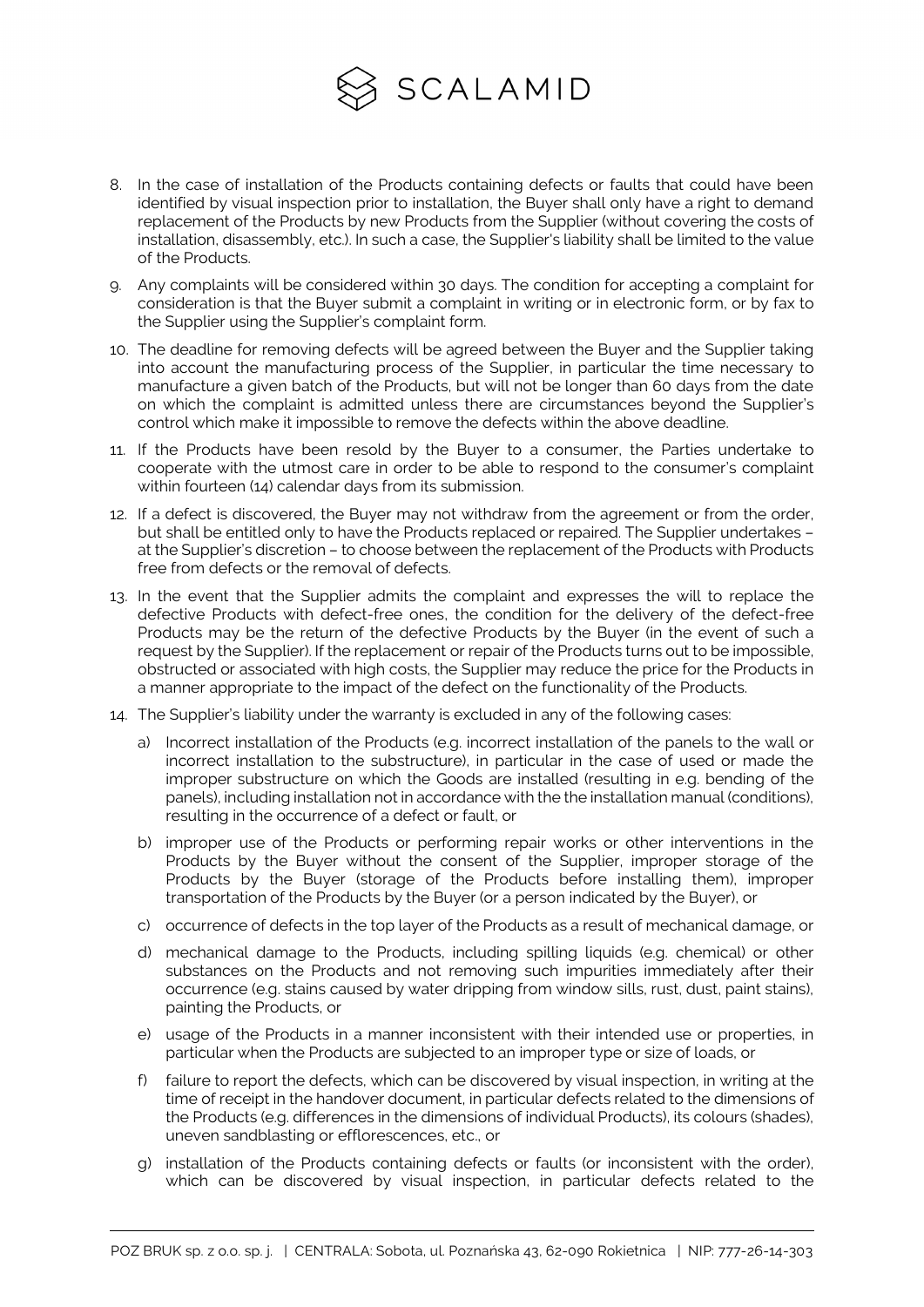

dimensions of the Products (e.g. differences in the dimensions of individual Products), its colours (shades), uneven sandblasting or efflorescences, or

- h) failure to comply with the recommendations and instructions of the Supplier with respect to the use of the Products, or
- i) discovery of flashes and efflorescences (including limestone, salt) acceptable under the standard indicated in point 2, or
- j) other types of non-conformity of the Products permissible under the standard indicated in point 2 and the Technical Data Sheet for the SCALAMID product,
- k) natural discolouration, fading, discolouration and colour differences in the Products, including those caused by weather conditions or by contact of the Products with chemicals,
- l) natural ageing of the Products, including as a result of weather changes (e.g. sunshine),
- m) damage to the Products caused by force majeure, including acts of war, lightning, natural disaster, fire, earthquake, flood, etc.

In the cases specified in paragraphs a) – m) above, the Supplier's liability for damage shall be excluded in its entirety.

- 15. The Supplier's liability for non-performance or improper performance of deliveries of the Products shall be limited to the invoiced price of the Products or services, increased by any additional costs accepted by the Supplier. The Supplier shall not be liable for any lost profits, indirect or consequential damage. The Supplier shall not be liable for the issues related to the availability of the Products unless it has accepted the order for execution. The Buyer undertakes to take all possible measures / actions to prevent the increase of damage resulting from defects of the Products.
- 16. Filing a complaint does not release the Buyer from the obligation to pay the price for the Products. The Supplier shall be entitled to withhold the performance of obligations resulting from the warranty until the Buyer pays the entire price for the delivered Products. It is possible that a complaint filed after the payment deadline may not be considered until the due amount is paid.
- 17. The Supplier's liability under the statutory warranty shall be excluded in its entirety.
- 18. The Buyer represents that it has been informed by the Supplier about the properties and features of the Products, the rules of storage and installation as well as the use and maintenance of the Products.
- 19. The Buyer represents that the Supplier provided the Buyer with the manual concerning the use of the Products, proper storage and installation, instructions for the use and maintenance of the Products as well as declaration of performance of the Products.
- 20. When it comes to the ongoing issues related to the exercise of rights and obligations under the warranty, the Buyer may communicate with the Supplier in writing (to the address indicated in point 1), by fax or by e-mail to the address: info@scalamid.com,
- 21. This Warranty Card (rights and obligations arising from the warranty) is subject to and will be interpreted in accordance with the Polish law. To any matters not regulated by the Warranty Card, the provisions of the Polish Civil Code shall apply.
- 22. Any disputes arising in connection with the exercise of rights resulting from the warranty shall be submitted by the Parties to the Polish court competent for the registered office of the Supplier.
- 23. In the event that there are any differences between the Polish version of the Warranty Card and the foreign language version (other than Polish), the Polish version *shall be binding.*